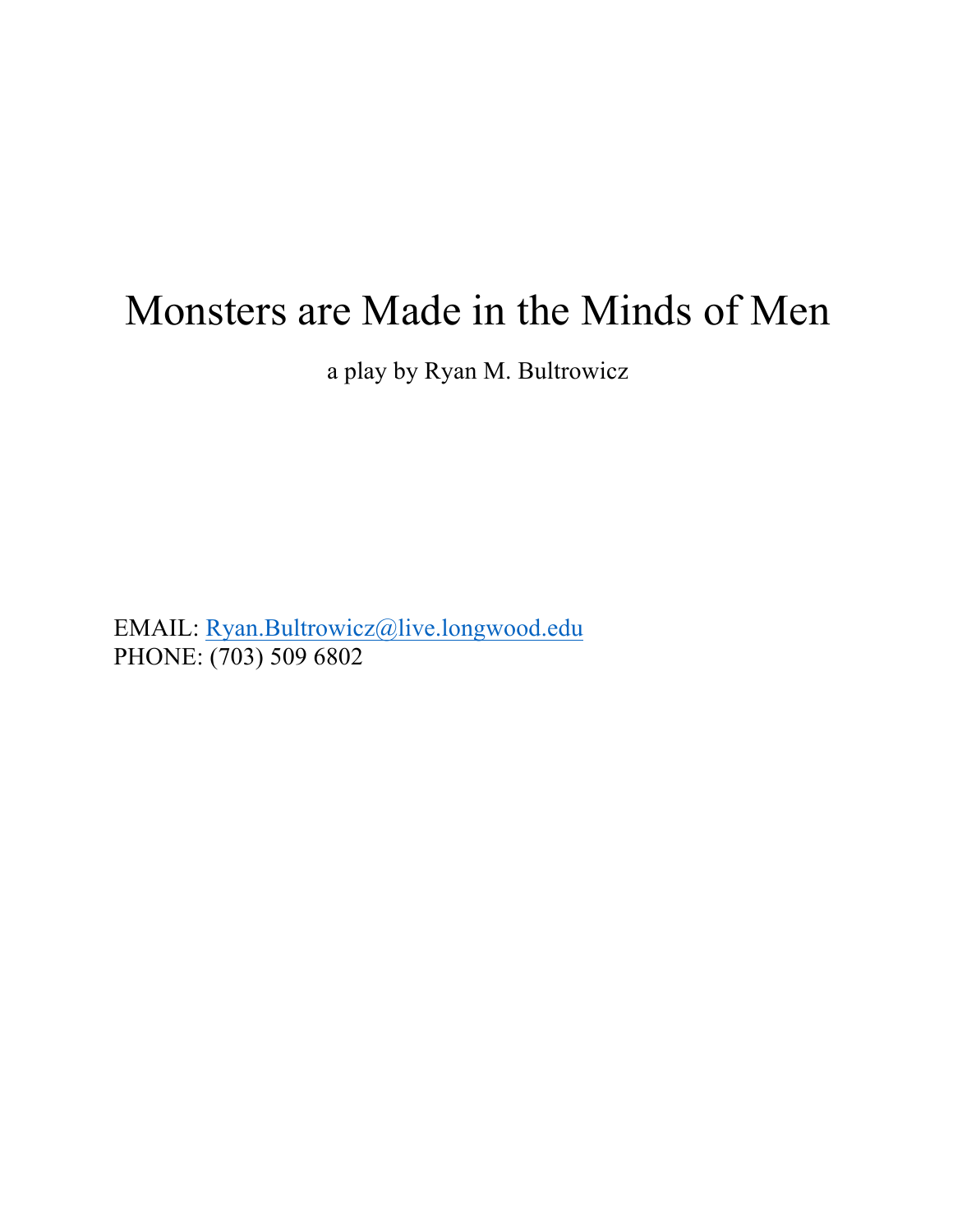*A small house. There are boxes of monster-hunting gear and miscellaneous items everywhere. Additionally, there are books scattered everywhere and there's a large bookcase filled with books and more clutter.* CAMILA *and* LIAM *are organizing and sorting through the items.*

### CAMILA

He was obsessed with the idea that man-eating monsters like wendigoes and skunk apes have been hiding in the shadows, silently tormenting the human race for centuries.

#### LIAM

Skunk apes? One half skunk, one half ape! Can you imagine the smell?

#### CAMILA

Dad spent a year in the Everglades chasing after that smell.

#### LIAM

When you told me your dad was into monsters I thought you meant, like, in the movies. The Creature From the Black Lagoon! Nosferatu! The Wolf Man!

## LIAM *howls.*

## CAMILA

It's much easier to let people think that.

#### LIAM

He really believed all of this? Like actually?

#### CAMILA

Either that or it was way too specific of an excuse to avoid spending time with his family.

#### LIAM

And what about you? Do you believe in…

LIAM *picks up an animal skull from a box and holds it up to* CAMILA'*s face.*

## LIAM

El Chupacabra!

CAMILA *takes the skull from him and puts it back in the box.*

#### CAMILA

## Come on.

#### LIAM

It's an honest question! There are some monsters that I believe in.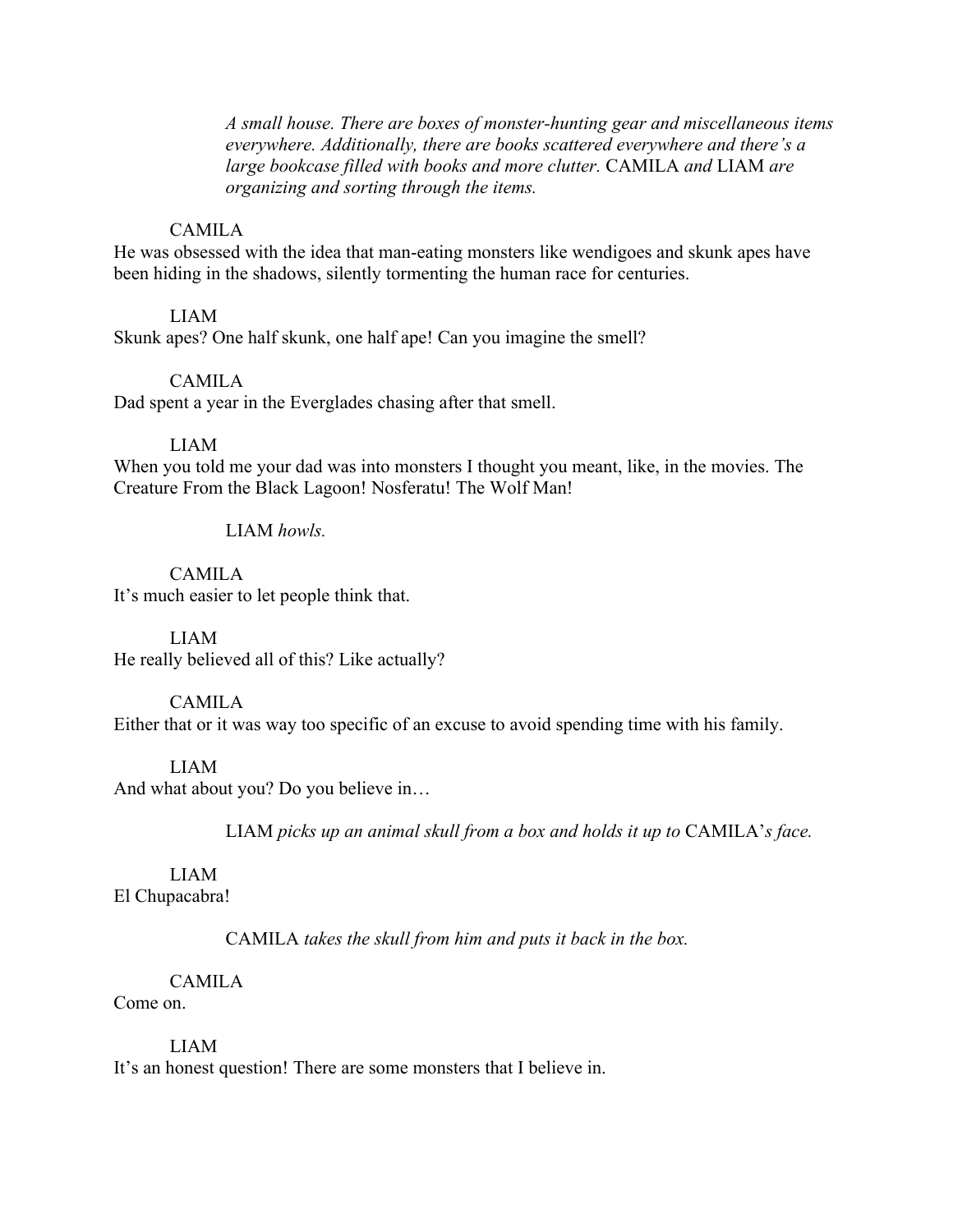CAMILA Don't even say that.

LIAM There are.

CAMILA What monster do you believe in?

LIAM …Student loan debt.

CAMILA Stop kidding around.

LIAM I'm not. I have nightmares about student loan debt. They're very spooky.

## CAMILA

Liam.

LIAM

Alright, alright. I'm just trying to keep things light. You're clearly not in the mood for my charming wit.

CAMILA

All of this is fun and interesting to you – but for me this is all of the stuff that my dad chose to prioritize over me.

LIAM Okay, you're right. I apologize. I just had no idea about any of this and I've never seen a…

LIAM *is digging around in some sort of toolbox.*

LIAM Whatever this is.

CAMILA It's a vampire hunting kit.

LIAM This is a vampire hunting kit? Amazing.

CAMILA *ignores him and continues searching through boxes.*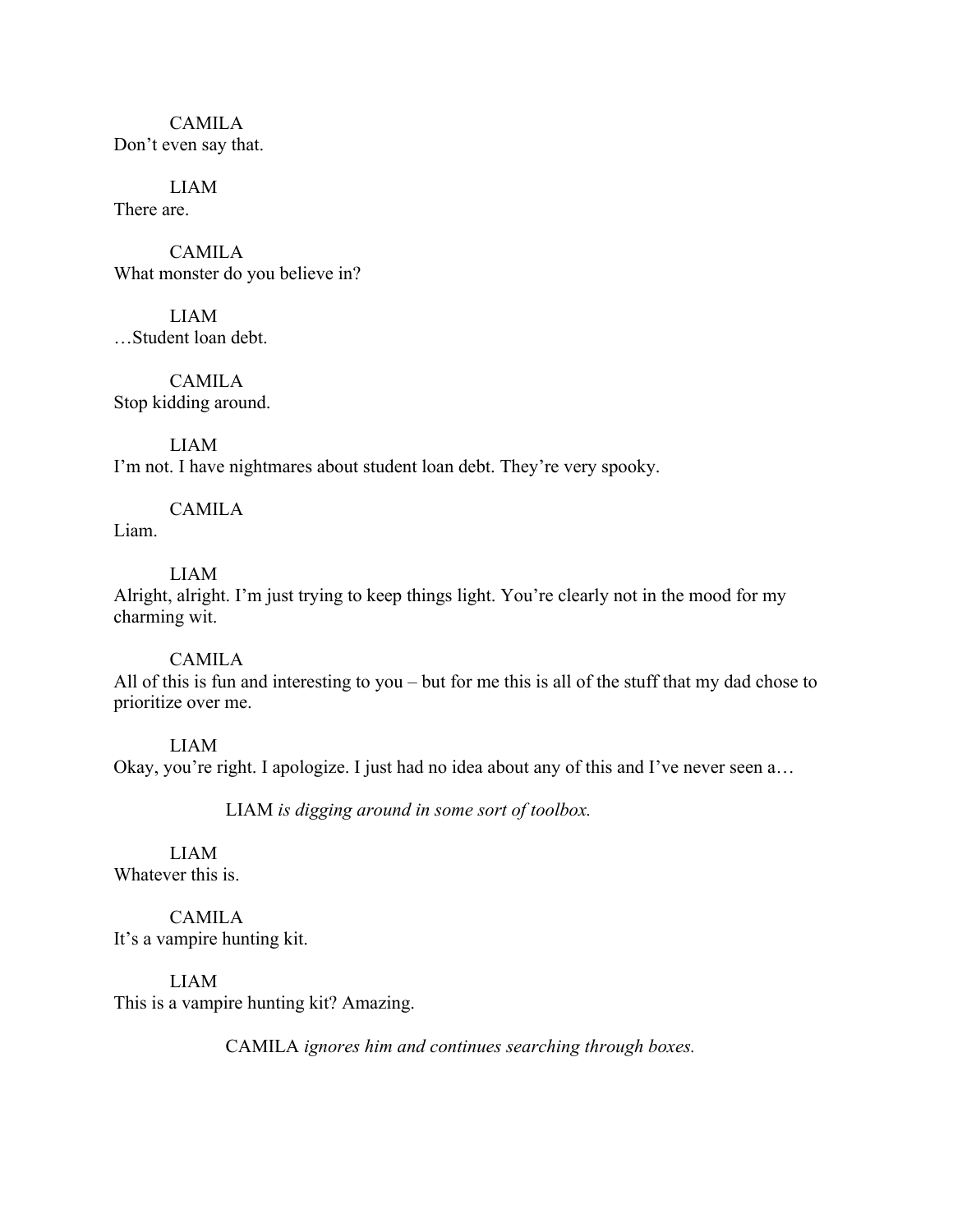LIAM Um. Are you looking for something specific?

CAMILA

Yes.

LIAM Can I help?

CAMILA If you find any of his journals let me know.

LIAM

Oh. Wait.

LIAM *looks around for a moment and then finds a shoebox. He hands it to*  CAMILA.

LIAM I saw them earlier. There's like four notebooks in there.

> CAMILA *sits down with the shoebox and begins flipping through the notebooks.* LIAM *wanders around the room – touching everything.*

CAMILA UGHHHH.

LIAM What's wrong?

CAMILA It's gibberish. It just says "shape". Over and over and over and over. In all these books.

LIAM

Seriously?

LIAM *peers over her should at one of the journals.*

LIAM Woah. Alright, that's kind of creepy. And meticulous.

CAMILA It's stupid.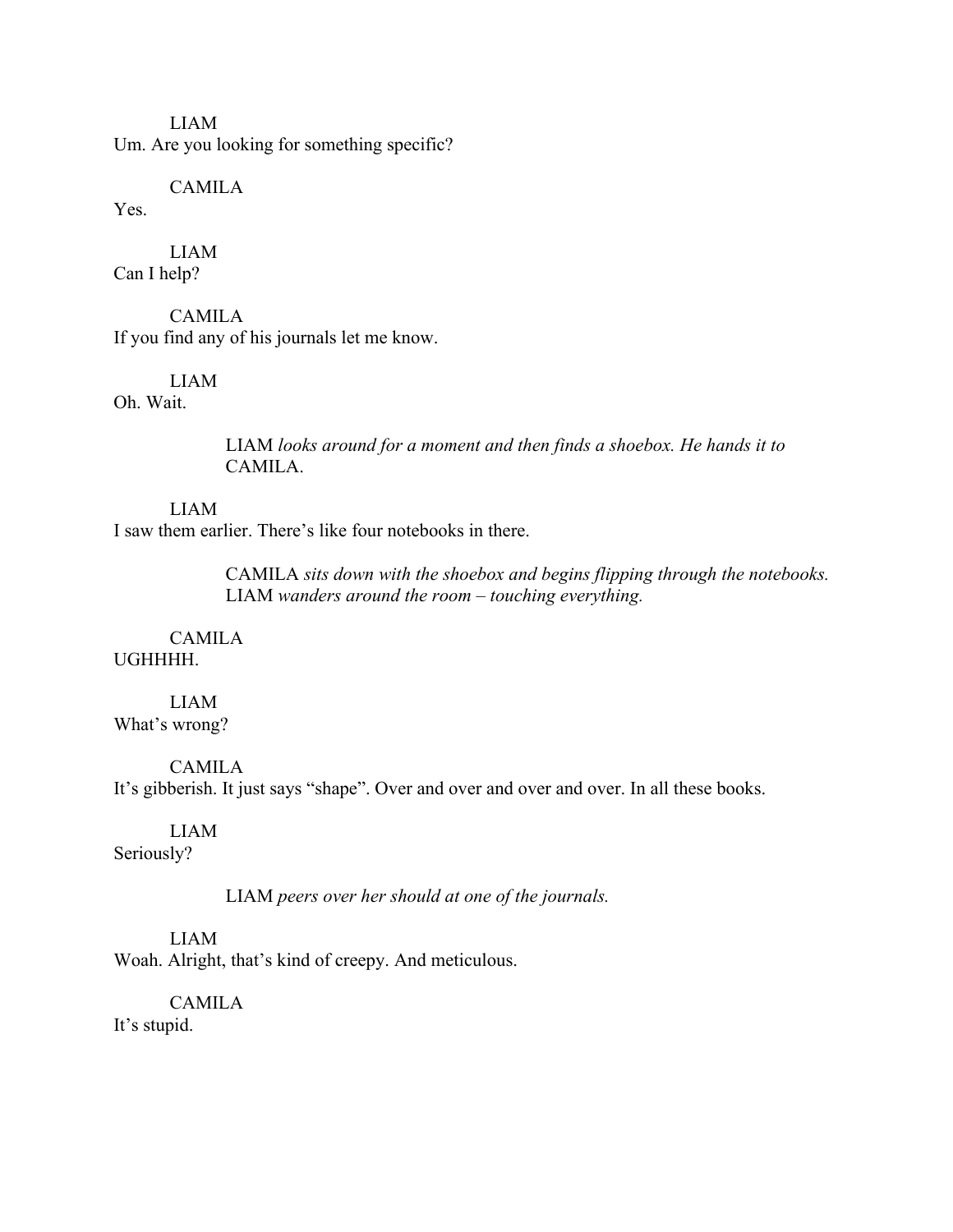#### LIAM

What were you hoping to find in there anyway?

## CAMILA

Nothing specific. Just something that would…I don't know…make me less angry at him.

## LIAM

An apology.

## CAMILA

I don't know.

*Pause.*

## CAMILA

This is really another great example of his priorities. Monster hunting and filling up four journals with just one word. He spent his time doing this. He didn't even know my birthday, you know?

## LIAM

I'm sure he knew your birthday.

## CAMILA

If he did then he just willfully chose to ignore it. Which is even more depressing.

### LIAM …What was his personality like?

## CAMILA

He was awkward. It's like he was always nervous to be talking to us. That's how much we scared him – his family.

LIAM Maybe he thought, like, what if you guys were shapeshifters?

## CAMILA

What?

## LIAM

What if he was living with monsters all along? What if you and your mother were the monsters? Like if the real you got replaced one day by this evil shapeshifting demon?

## CAMILA

You think I'm a shapeshifting demon, Liam?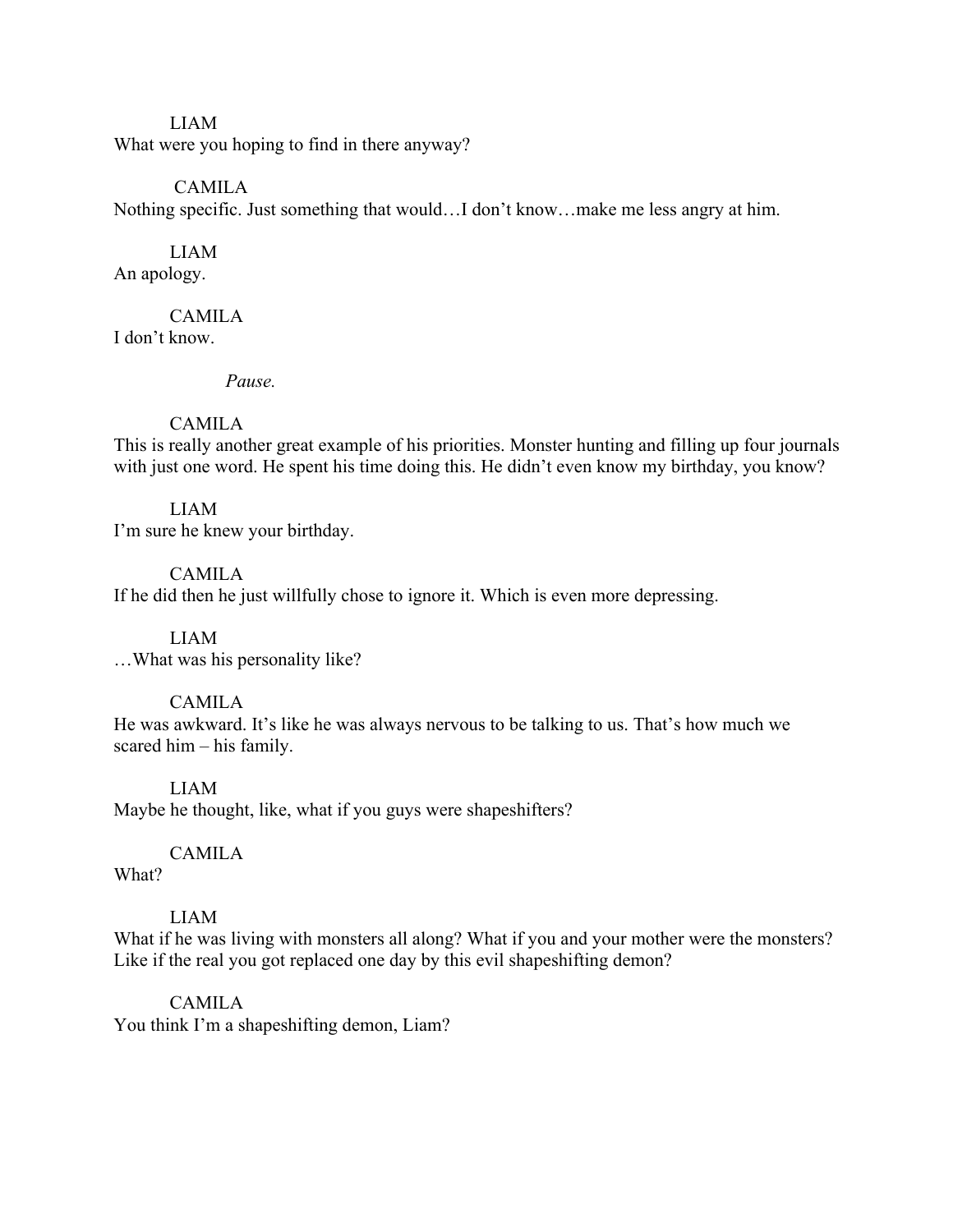#### LIAM

No. I don't think that. Because I know it would be impossible for a shapeshifting demon…to capture your beauty. They wouldn't be able to get it right – it's as simple as that.

#### CAMILA

Wow. Thank you for that…distinguished compliment.

## LIAM

I'm serious though.

CAMILA

About what part of any of that are you serious about?

#### LIAM

I think, it's feasible, that your father thought you were a monster. A real monster. Not like a bratty, whiny, monster of a child.

# CAMILA

Why would he think that?

#### LIAM

I don't – okay, just think about it. He was clearly insane. Like literally, diagnosably, a lunatic.

CAMILA We can agree on that.

#### LIAM

And he was obsessed with monsters, and like you said, the idea of them being all around us. Hidden just out of sight…or…hiding in plain sight.

#### CAMILA

As shapeshifters.

#### LIAM

Right. That would explain why he never talked to you or was nervous or scared talking to you. That would explain why he was always focused on all this monster stuff – he was looking for a way to bring you guys back or find out where you went when the evil shapeshifting monster demon things replaced you guys! That would explain why he wrote down the word "shape" over and over again!

#### CAMILA

Not really. It's just one word. It doesn't make any sense.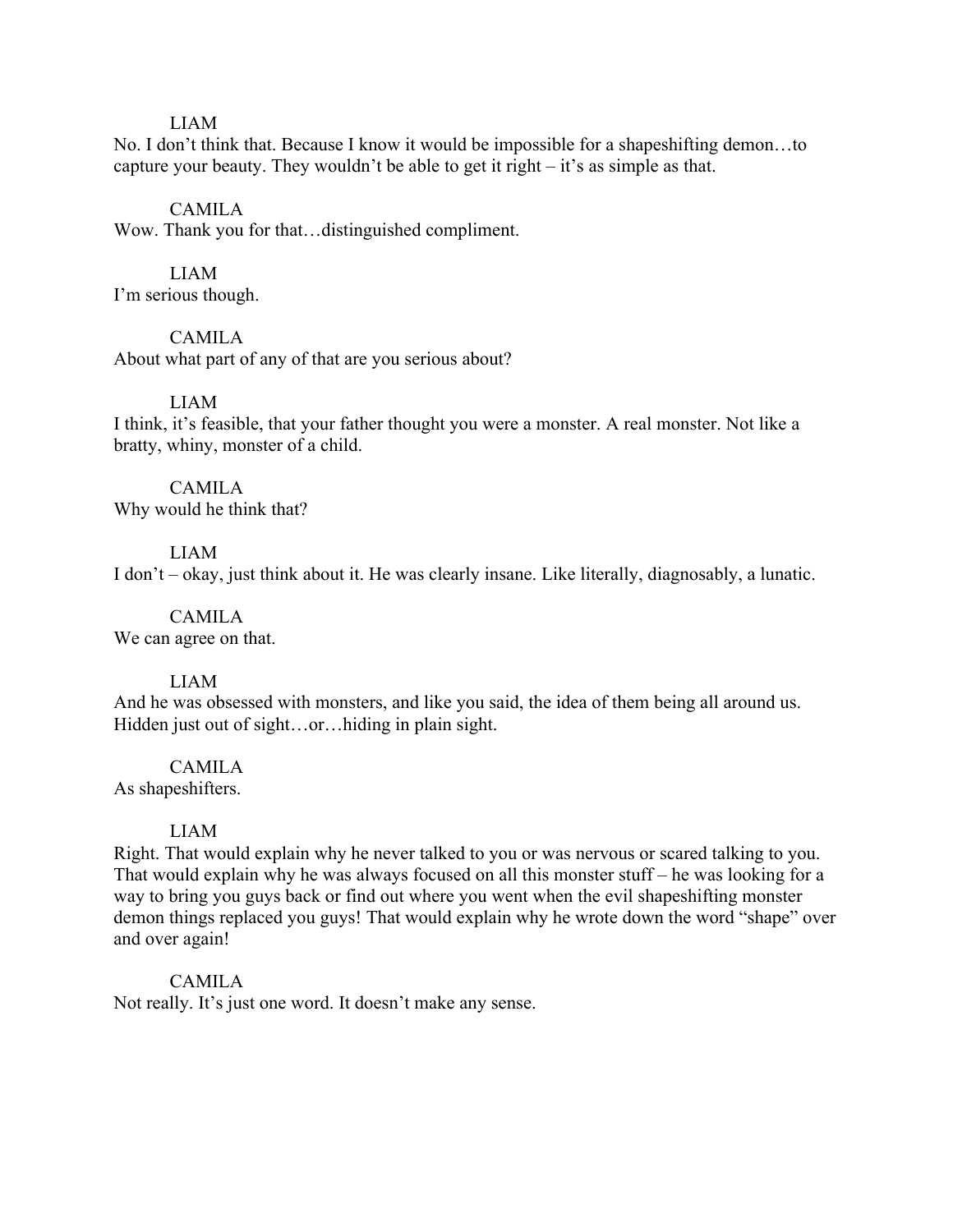#### LIAM

Yes. This is just one word over and over. Agreed. But I think what he wanted it to be was his notes on how to bring you guys back or whatever! Or his notes on how to defeat the shapeshifters! Either one. But obviously...he had issues.

#### CAMILA

That's a very creative way to excuse the negligence of my father and instead convert him into the hero of the story.

#### LIAM

I'm not saying he's the hero. I'm suggesting that maybe there was no hero and there was no villain. There was just a sick man who had a twisted view on reality that tragically ruined his relationships and consequently his life.

#### CAMILA

Why wouldn't he just have killed us then?

#### LIAM

…I don't know. Maybe you can't kill shapeshifters – at least not in a conventional way. You probably have to recite some ancient incantations and sacrifice a goat or something. Maybe it would've been too much to even kill something that resembles your loved ones…I'm glad he didn't kill anyone.

*Pause.*

#### CAMILA

…He didn't always ignore us. There were good moments. Better moments, at least. But they were few and far between.

LIAM I want to hear one.

CAMILA

What?

LIAM A good memory.

CAMILA They're hardly memories. Just snapshots in my brain – if that makes any sense.

## LIAM

I want to hear about the snapshots then. Come on.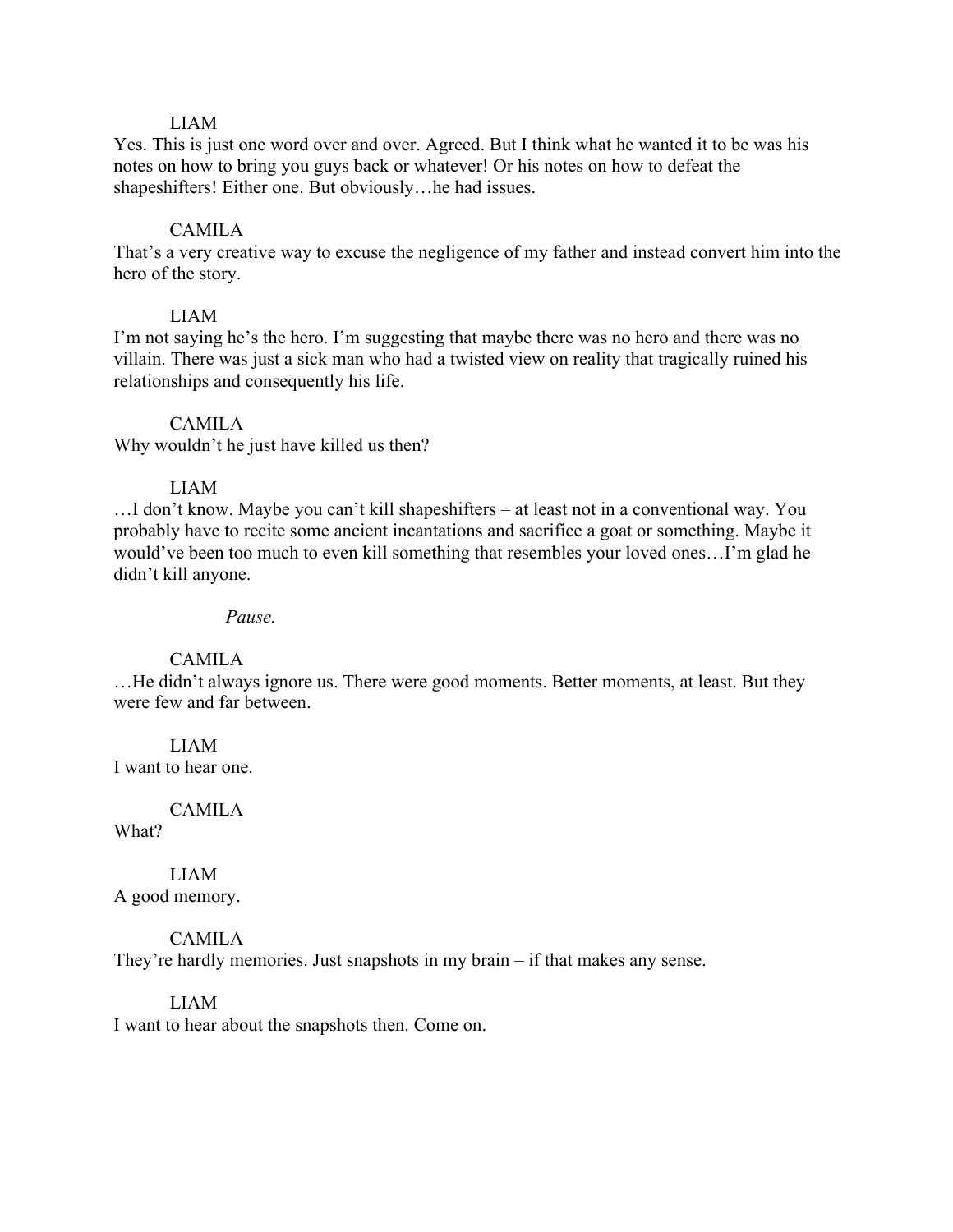#### CAMILA

Okay. Well. There was this one day…he actually baked us…I think it was an apple pie. I was really little. He danced with my mom. Then I joined them. We spun in circles and my mom fell. A soft fall – and she laughed until she cried. The sun was beaming in through our windows. Yeah.

#### LIAM

See? That is nice.

## CAMILA

It was rare.

#### LIAM

Well, when our kids ask about their grandpa and grandma – you can tell them that.

## CAMILA

Our kids?

LIAM We're getting married. Kids are the next logical step.

CAMILA I don't know about that.

LIAM What? You want kids. We've discussed this.

#### CAMILIA

Okay, first of all – I'm allowed to change my mind about something like that. Second of all, I said I'd be open to having a kid. Not kids.

LIAM You can't just have one.

#### CAMILA

Oh?

LIAM It's like an unspoken rule.

CAMILA Unspoken because you just made it up?

## LIAM

It's a thing. Otherwise you get an only child who's lonely and weird.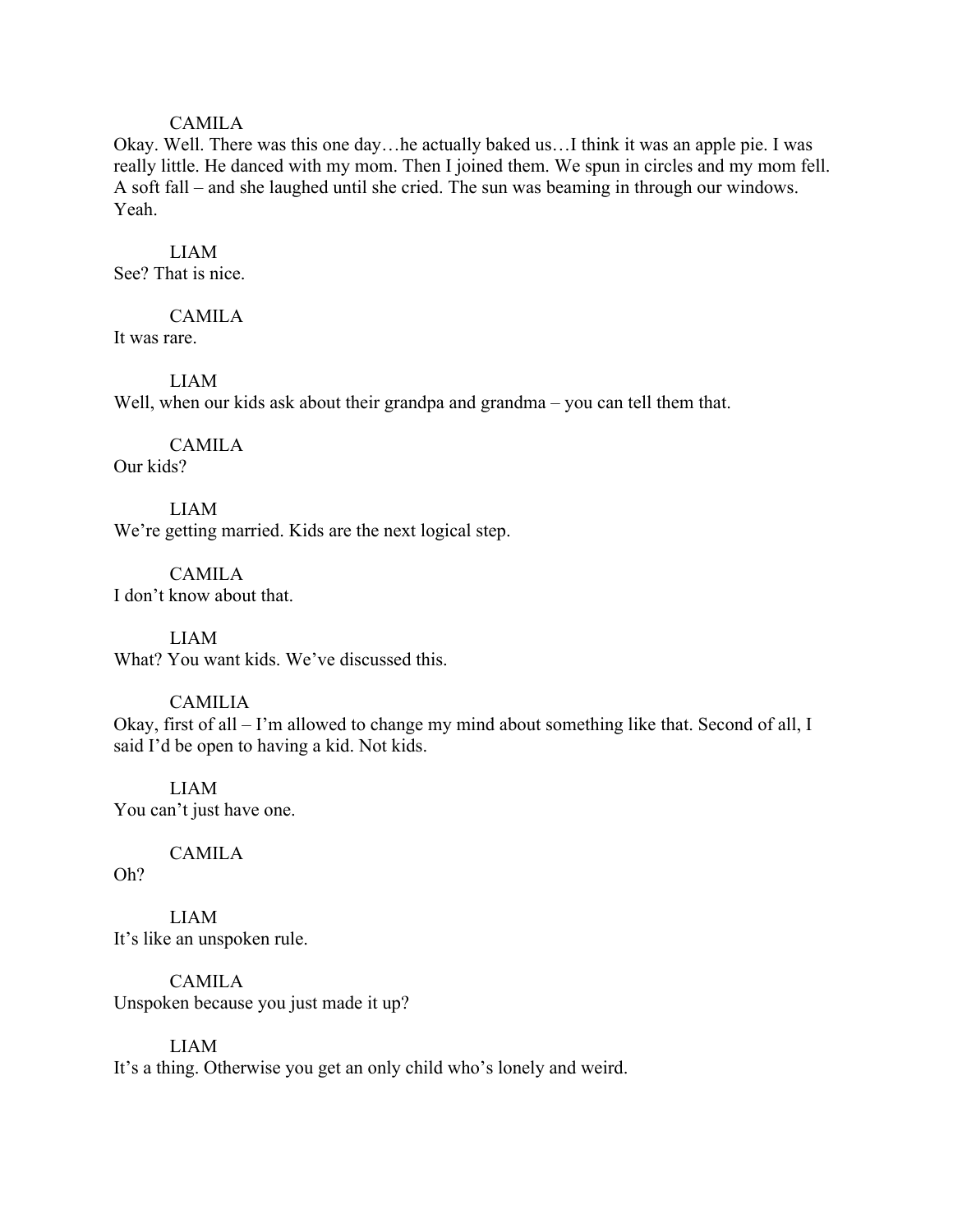## CAMILA

Am I lonely and weird then?

## LIAM

…No. No, I didn't mean you. I mean, you're an only child yes but you have the spirit of someone who had lots of siblings. It's how you turned out so awesome!

## CAMILA

Awful save.

LIAM Kids or no kids. I'm just happy to be with you.

# CAMILA

Your nice.

LIAM

I try.

CAMILA Thank you for trying.

LIAM Well, being nice is really the least I can do as-

## CAMILA

No. Thank you for trying to make me feel better about my father.

## *Pause.*

CAMILA You're right about some of it.

LIAM

I am?

## CAMILA

Nobody had any idea what was going on in his head. All my life, I've mostly felt angry at him. But being here, with you, seeing all of this…all of this…I don't know. I'm still angry but I feel sad for him too. Clearly...there was a war going on, A one-sided war inside my father's brain. I think it's time to end it, once and for all.

LIAM

Yeah?